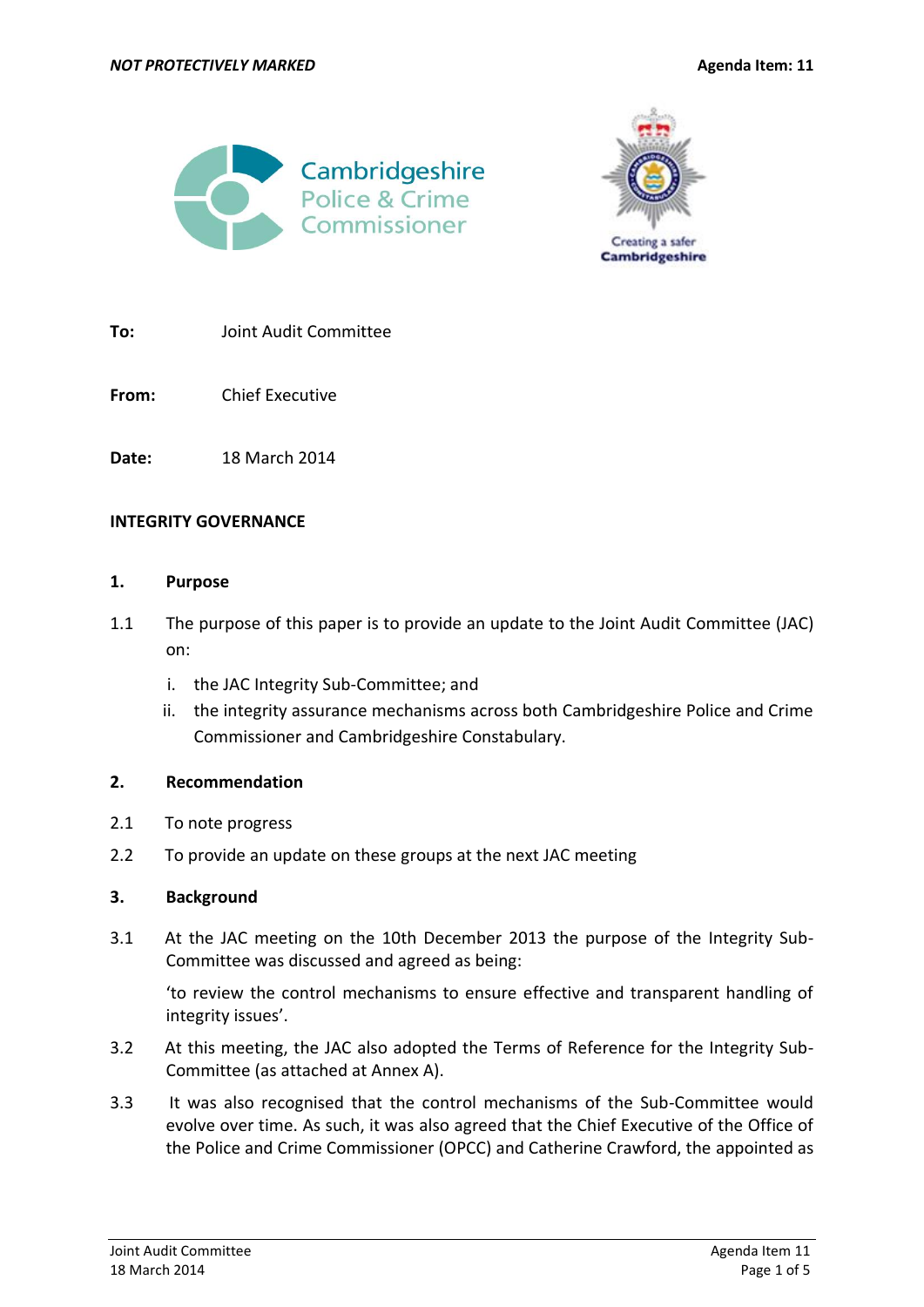the JAC member of the Integrity Sub-Committee, would meet to set up the substance of the Integrity Sub-Committee.

# **4. Integrity Sub-Committee**

- 4.1 The JAC are asked to note that progress has been made on specific constituent elements of the Sub-Committee. However, such progress and the direction of travel of the Sub-Committee has to be considered against the wider integrity landscape that is currently evolving which both the Police and Crime Commissioner and the Constabulary are currently considering.
- 4.2 To date, background information on potential members of the Sub-Committee have been passed to Catherine Crawford. It has also been agreed that the initial meeting of the Sub-Committee will be at the end of May/early June 2014.

## **5. PCC and Constabulary Assurance Mechanisms**

- 5.1 Both the Commissioner and the Constabulary recognise the need to build upon and enhance the assurance control mechanisms to continuously deliver and embed a transparent and ethical integrity agenda within policing. Such mechanisms will deliver across the business but focus on specific areas, such as crime recording, complaints and organisational practices, and provide assurances to the Commissioner and the Chief Constable, and ultimately the public. It must be stressed that the existing controls in respect of integrity and traditionally subject to internal and external audit remain in place, new arrangements below are intended to enhance these.
- 5.2 There are a number of control mechanisms that are currently at the embryonic stage of development. Consequently, the Terms of Reference, membership and reporting lines for these groups are yet to be finalised. The relationship structure between the groups themselves and any relationship or reporting lines between the groups and the Sub-Committee is yet to be agreed. However, it is clear that to maintain some control assurances, clear water relationships are required between some groups, whereas others will have direct upward relationships through Constabulary and Commissioner controls, i.e ultimately to the Business Co-ordination Board.
- 5.3 The JAC should note that the proposed groups, where indicated, will provide assurance and governance arrangements
- 5.4 The JAC are asked to note that the name and scope of these groups maybe subject to change but for the purposes of this paper are described as follows.

Complaints Sub-Group

5.5 This group is Chaired by the Deputy Police and Crime Commissioner with representation from the Constabulary and the OPCC and it is intended to expand this to incorporate independent representation. The group deals with both the oversight of the complaints system and the efficiency and effectiveness of the Professional Standards Department who deliver the complaints system. The Cambridgeshire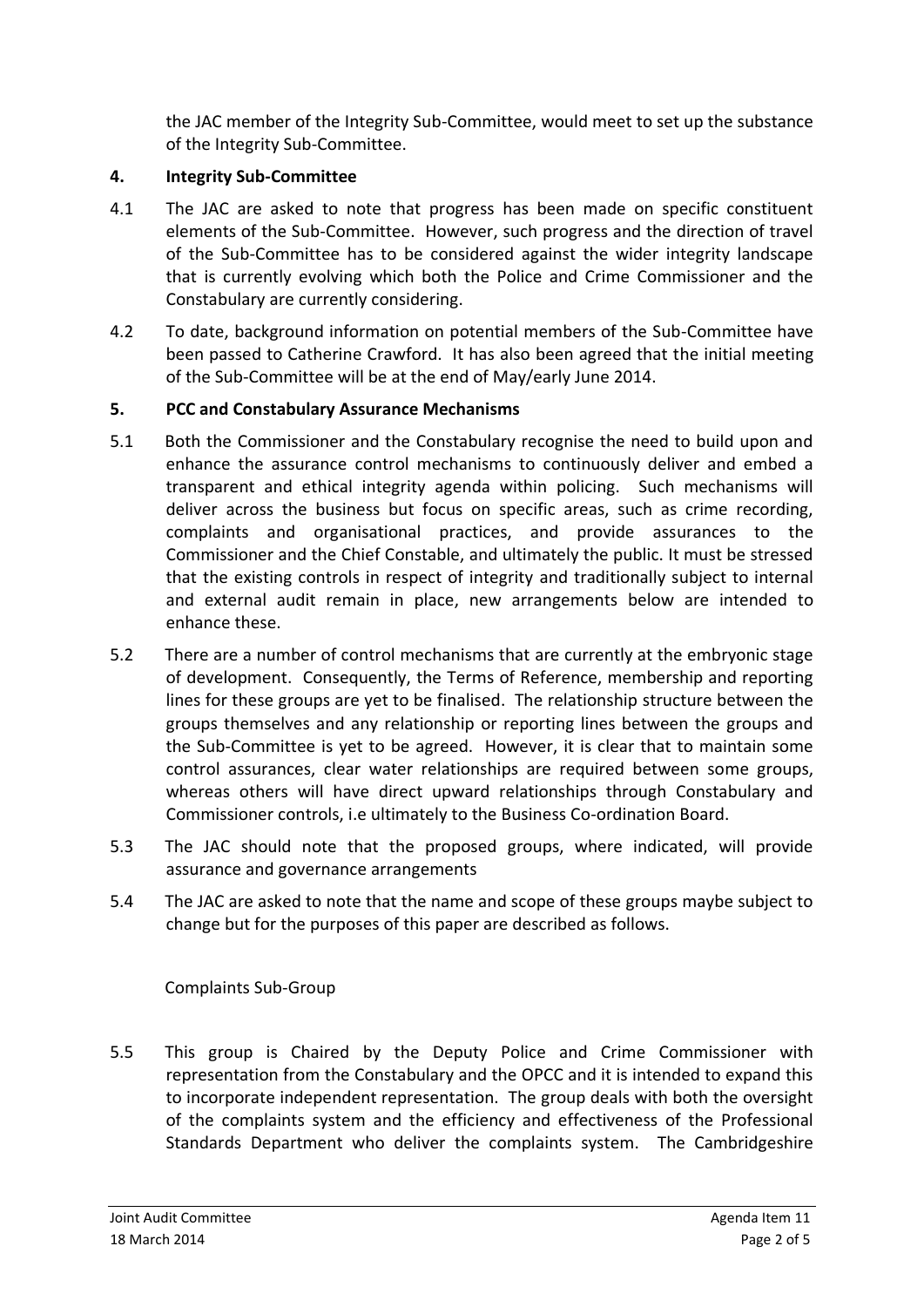Police and Crime Commissioner holds the Cambridgeshire Chief Constable to account for delivery of PSD across the three forces in the collaboration arrangement.

Crime Data Integrity Group

5.6 The Constabulary continue to scrutinise crime recording processes to give assurance of data quality standards. The Crime Data Integrity group meet monthly and report results of audit work to Force Performance Board monthly.

Out of Court Disposals

- 5.7 This is a multi-agency group which will be chaired by an independent Chairperson, with membership including a Magistrate, Crown Prosecution Service, Youth Offending Team, with the OPCC being an observer.
- 5.8 The purpose of the group is to independently review a selection of anonymised cases that have been resolved by use of an out of court disposal within Cambridgeshire. Its aim is to determine whether the method of disposal is considered appropriate, based on a review of the information/evidence available.

Police and Crime Commissioner's Integrity Advisory Group

- 5.9 The purpose of this group is to support the Police and Crime Commissioner in ensuring that the public have confidence in the integrity of Cambridgeshire Constabulary and the OPCC. The group will advise the Commissioner on matters relating to integrity, support and advise the Commissioner in scrutinising matters of integrity and how to appropriately deal with such and be alive to, learn from, and foresee risk and changes to the integrity agenda.
- 5.10 The group will consist of three lay members appointed by the Commissioner and will meet twice a year or additionally at the discretion of the PCC.

# **6. Recommendation**

- 6.1 To note progress.
- 6.2 To provide an update on these groups at the next JAC meeting.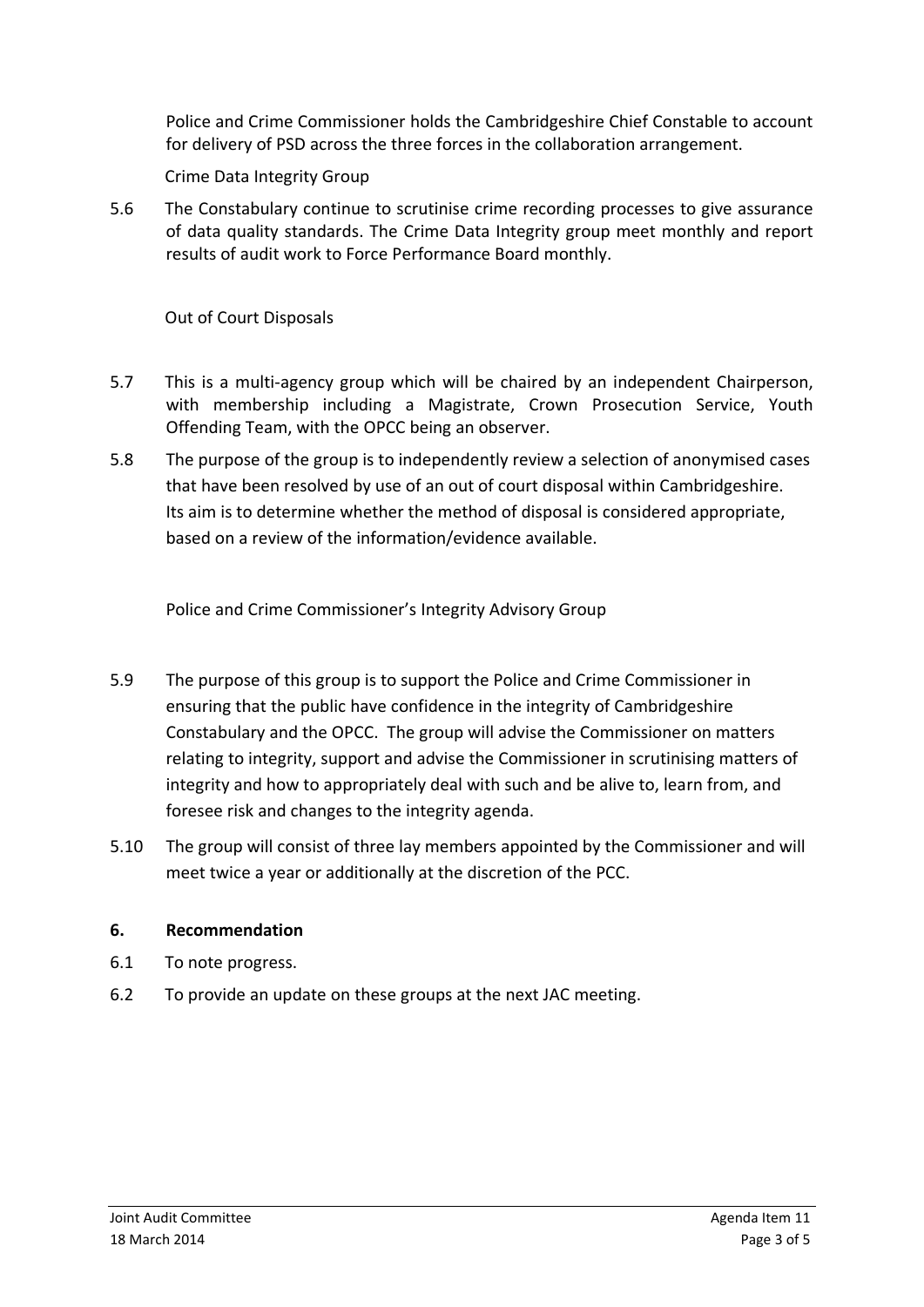## **BIBLIOGRAPHY**

| <b>Source</b><br>(s) | Document | <b>Contact Officer</b>                    | Location                 |
|----------------------|----------|-------------------------------------------|--------------------------|
|                      |          | Head of Policy<br>Haylett,<br>and<br>Jim  | Cambridgeshire Police &  |
|                      |          | Performance, Office of the Cambridgeshire | Crime<br>Commissioner,   |
|                      |          | Police and Crime Commissioner             | Cambridgeshire<br>South  |
|                      |          |                                           | Hall,<br>Cambourne       |
|                      |          |                                           | Park,<br><b>Business</b> |
|                      |          |                                           | Cambourne, Cambridge,    |
|                      |          |                                           | <b>CB23 6EA</b>          |
|                      |          |                                           |                          |